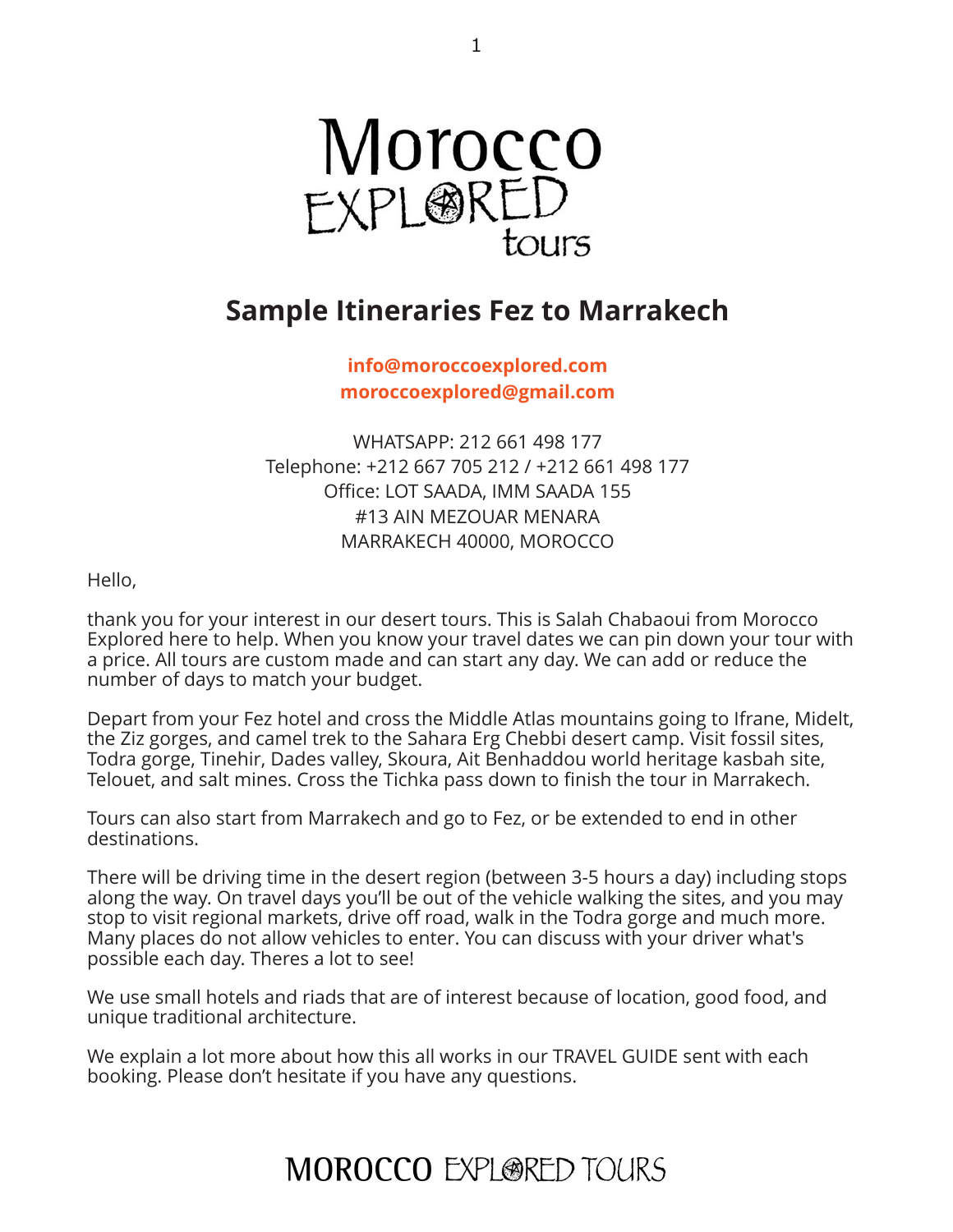## **FEZ TO MARRAKECH DESERT TOURS**

Options to upgrade to 4\* hotels and luxury desert camp.

### **[HOW TO BOOK THIS TOUR](http://www.moroccoexploredtours.com/book-online/)**

What's Included

- all taxes
- private transport and fuel
- driver/guide
- overnight camel trek to the Erg Chebbi camp
- camel guides
- hotel nights in Ait Benhaddou World Heritage site, or Dades Valley, orTodra gorge
- ensuite private rooms
- breakfast and dinner (vegetarians welcome)

4 days or longer may have:

- swimming stops April to September
- extended walks
- exploration of oasis palmery, museums, and visit nomads for tea
- markets and medinas
- exploring off road routes (seasonal)

What's Not Included

- lunches you can eat anytime, anywhere while on the road
- tips
- personal purchases
- alcoholic beverages

## **3 DAYS ITINERARY**

3 days may not be available due to winter weather delays in the High Atlas mountain passes. All 4 days and longer can depart any day of the year.

### **Day 1 Sahara Camel Trek Camp**

Your driver will meet you at your riad or hotel and take you to the vehicle, depart and transport over the Middle Atlas mountains through the cedar forests of Ifrane, Midelt, the Ziz gorges and Er Rachidia towards Sahara until the Erg Chebbi dunes appear on the horizon. Your destination is the desert camp beyond the town of Merzouga, far from the many hotels lining the dunes. Have tea or a drink by the pool in the desert inn before meeting your camel guides to ride to the camp. Dinner is served (vegetarians welcome) under the evening stars. Climb the dunes and watch the moon rise before retiring to your bed in your tent. Today includes breakfast and dinner.

### **Day 2 Tinehir**

Take a walk on the dunes at sunrise before returning to your camp for breakfast and a shower. Ride the camels back to the desert inn where your driver will be waiting. Along the way to Tinehir you can visit the fossil workshops for a closer look at Sahara's wonderful variety of ancient life. Stop to hunt for fossils in the rocks, explore any local markets at your leisure, and visit a small museum about Berber life in an ancient mud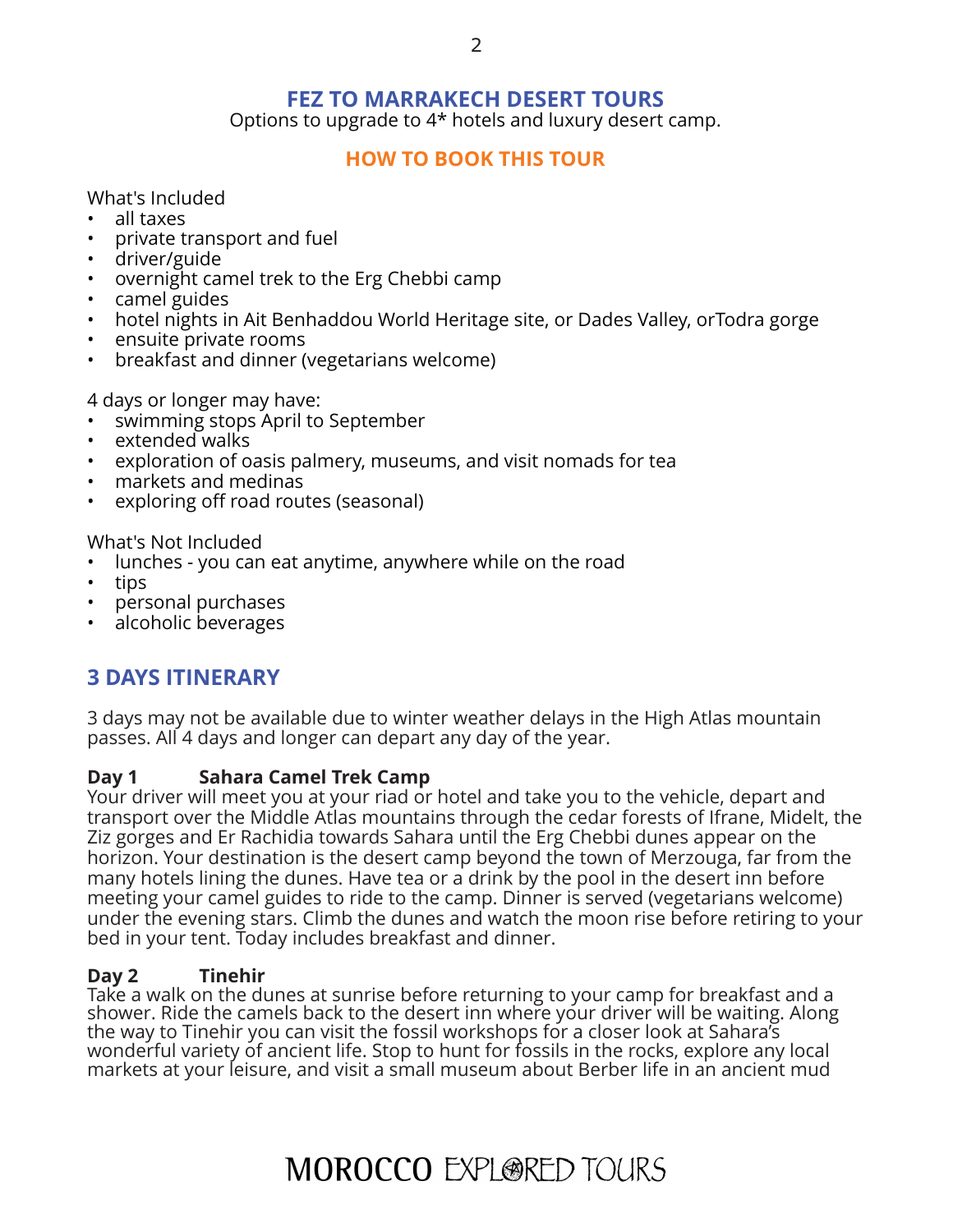village. Rissani has a lively thrice weekly souk selling many goods, animals and spices brought in from the surrounding villages and it's fun to explore and people watch. Before arriving in Tinehir you can visit the Todra gorge, then after a short drive back to town, settle into your room in the historic kasbah. Includes dinner and breakfast.

## **Day 3 Marrakech**

This morning continue toward Marrakech. In the Dades valley stop at the Monkey fingers rock formations. Your next destination is Ouarzazate and Ait Benhaddou. Along the way you'll pass through many Berber villages, green riverside oasis and barren hillsides clustered with kasbahs (fortified dwellings that house many families and their livestock). Villages sprinkle the Skoura oasis and the Valley of the Rose, famous for producing elegant Persian rose oil. Pass through Ouarzazate where you can visit the Kasbah Taourite. Next you'll explore around the World Heritage Site of Ait Benhaddou. The village of clustered Berber kasbahs has been used as a backdrop for more than 20 films and was one of the most important fortress strongholds on the old Salt Road where caravans brought slaves, gold, ivory and salt from Saharan Africa to Marrakech and beyond. Descend the High Atlas mountains Tichka pass to Marrakech, with time to stop and enjoy impressive landscapes, and coffee and fresh-squeezed orange juice. You will need to book a hotel in Marrakech this night.

## **4 DAYS ITINERARY**

### Available year-round.

With an extra day on tour you can off road to visit nomads and Berber villages, take a walk in in Todra gorge or Dades valley, arrive early in Erg Chebbi to enjoy swimming and explore the desert. Options to upgrade to 4\* hotels and luxury desert camp.

## **Day 1 Sahara Camel Trek Camp**

Your driver will meet you at your riad or hotel and take you to the vehicle, to transport over the Middle Atlas mountains through the cedar forests of Ifrane, Midelt, the Ziz gorges and Er Rachidia until the Erg Chebbi dunes appear on the horizon. Your destination is the desert camp beyond the town of Merzouga, far from the many hotels lining the dunes. Have tea or a drink by the pool at the desert inn before meeting your camel guides to ride to the camp. Dinner is served (vegetarians welcome) under the evening stars. Climb the dunes and watch the moon rise before retiring to your bed in your tent. Today includes breakfast and dinner.

## **Day 2 Tinehir**

Take a walk on the dunes at sunrise before returning to your camp for breakfast and a shower. Ride the camels back to the desert inn where your driver will be waiting. Along the way to Tinehir you can visit the fossil workshops for a closer look at Sahara's wonderful variety of ancient life. Stop to hunt for fossils in the rocks, explore any local markets at your leisure, and visit a small museum about Berber life in an ancient mud village. Rissani has a lively thrice weekly souk selling many goods, animals and spices brought in from the surrounding villages and it's fun to explore and people watch. Before arriving in Tinehir you can visit the Todra gorge, then after a short drive back to town, settle into your room in the historic kasbah.

## **Day 3 Ait Benhaddou**

This morning you can wander with a local Berber guide (optional) through the Todra palmeries, villages, gardens, and kasbahs for a close look at traditional Berber ways of